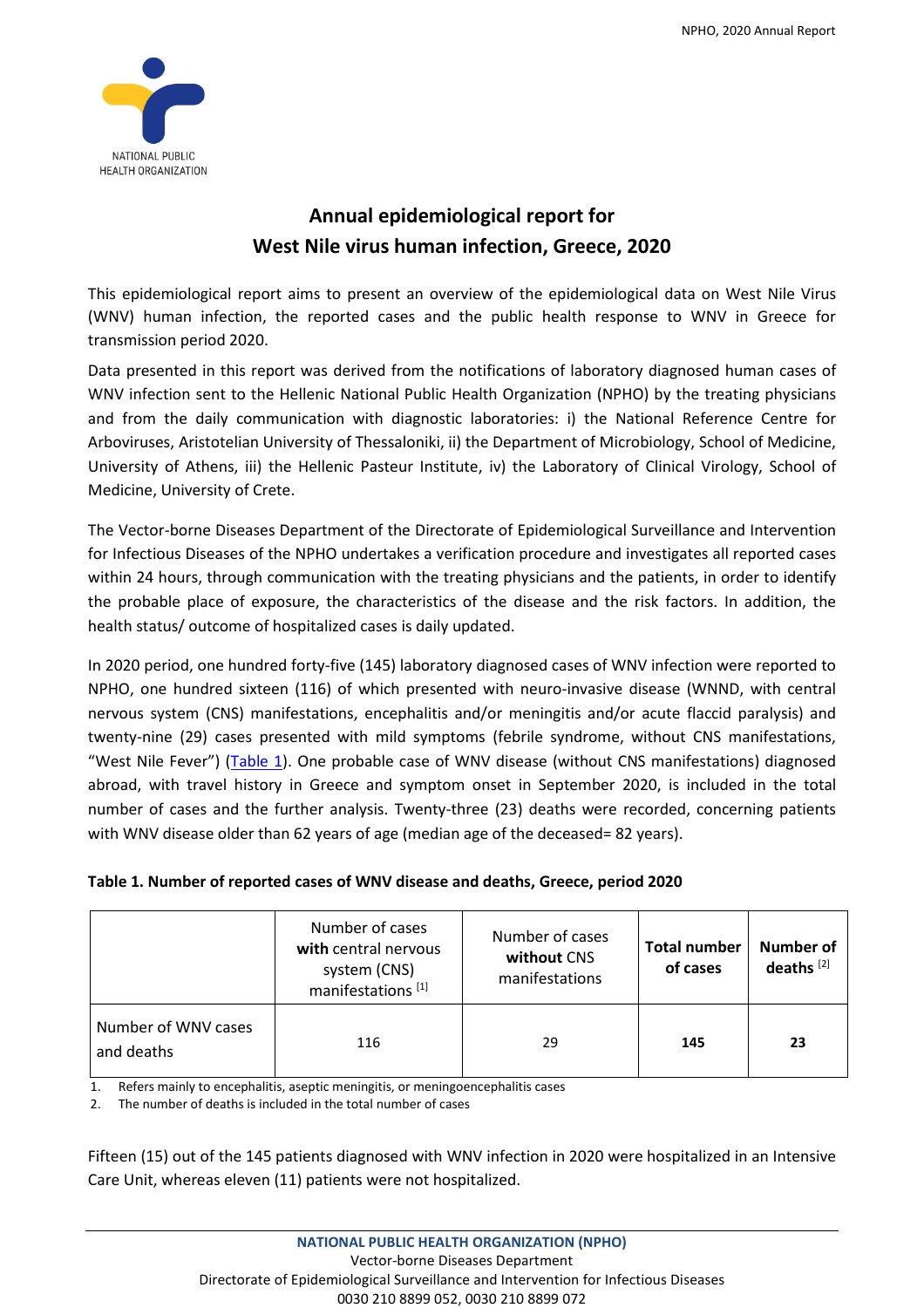The first diagnosed case of WNV infection for transmission period 2020 (case without WNND) reported onset of symptoms on 4<sup>th</sup> July 2020 (wk 27/2020), and the last recorded case reported onset of symptoms on 13<sup>th</sup> October 2019 (wk 42/2020). Figure 1 shows the reported WNND cases by week of symptom onset.



**Figure 1. Number of laboratory diagnosed WNND cases by week of symptom onset, Greece, 2010-2020.**

\* Each blue box represents one laboratory diagnosed case of WNND reported to NPHO in transmission period 2020.

Table 2 and Figure 2 show the geographic distribution of the notified cases with laboratory diagnosed WNV infection at the level of probable Municipalities of exposure. The patient's probable place of exposure is a rough indicator of the WNV circulation areas.

According to a serosurvey conducted in 2010 by the NPHO and the National School of Public Health, at the epicentre of the 2010 WNV outbreak in Central Macedonia, it was estimated that WNND disease develops in 1:140 infected persons.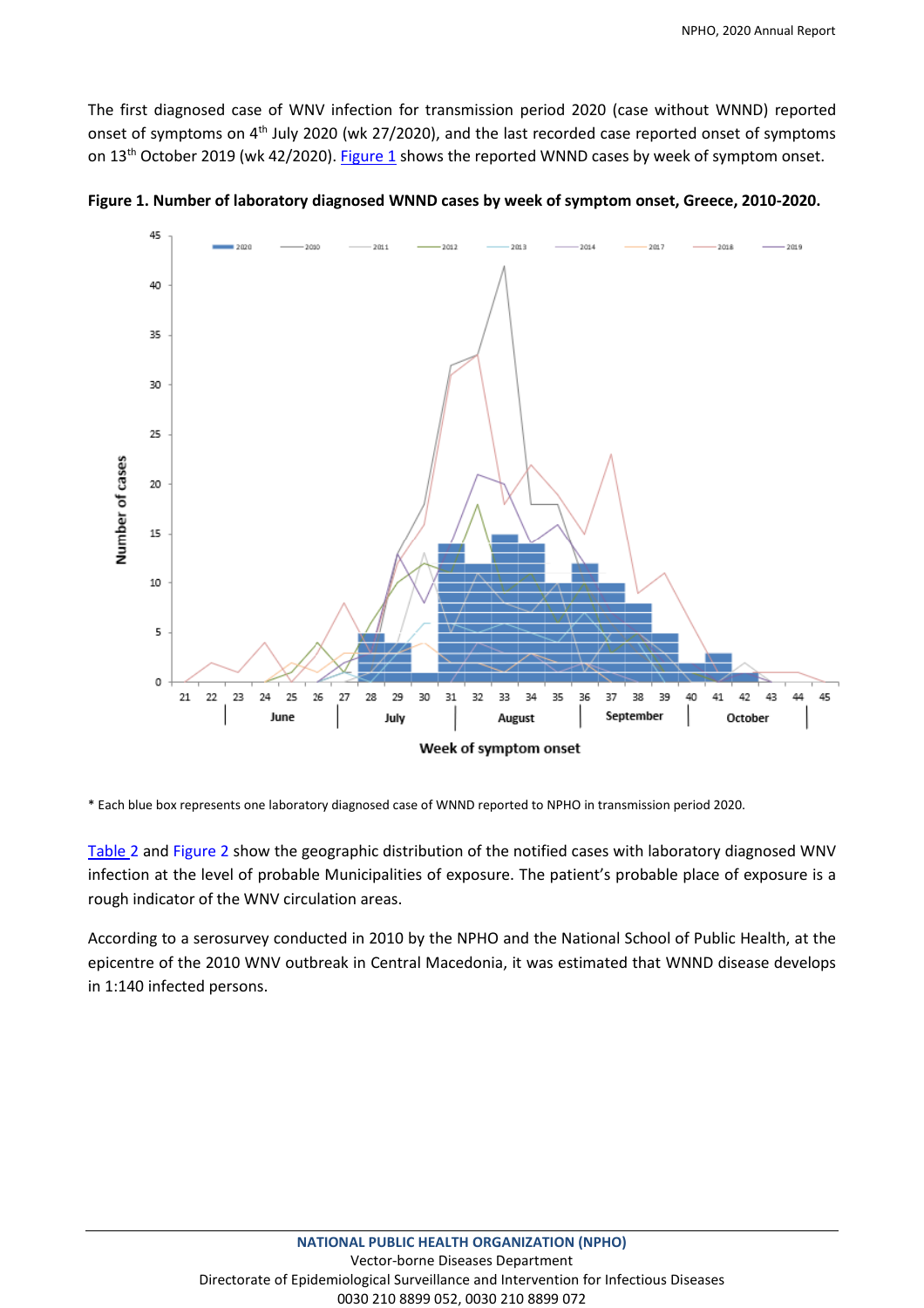## **Table 2. Reported cases with laboratory diagnosed WNV infection (with and without WNND) by probable Municipality of exposure, Greece, transmission period 2020 (n=145)**

| Region                   | Regional<br>Unit (RU)    | <b>Probable Municipality</b><br>of exposure | <b>Number of</b><br>cases with<br><b>WNND</b> | Incidence of<br><b>WNND</b> per<br>100,000<br>population <sup>[1]</sup> | <b>Number of</b><br><b>West Nile</b><br><b>Fever cases</b><br>(non WNND) |
|--------------------------|--------------------------|---------------------------------------------|-----------------------------------------------|-------------------------------------------------------------------------|--------------------------------------------------------------------------|
|                          |                          | Avdira                                      | $\overline{2}$                                | 10.5                                                                    | $\mathbf{1}$                                                             |
|                          | Xanthi                   | Xanthi                                      | $\mathbf{1}$                                  | 1.5                                                                     | 0                                                                        |
|                          |                          | Topeiros                                    | 5                                             | 43.3                                                                    | $\overline{2}$                                                           |
|                          |                          | Arrianoi                                    | $\overline{2}$                                | 12.1                                                                    | $\mathbf{1}$                                                             |
|                          | Rodopi                   | lasmos                                      | $\overline{2}$                                | 14.5                                                                    | $\pmb{0}$                                                                |
|                          |                          | Komotini                                    | $\overline{\mathbf{4}}$                       | 6.0                                                                     | $\mathbf{1}$                                                             |
| East Macedonia &         |                          | Maronia - Sapes                             | $\mathbf{1}$                                  | 6.8                                                                     | $\pmb{0}$                                                                |
| <b>Thrace</b>            | <b>Evros</b>             | Alexandroupoli                              | $\mathbf{1}$                                  | 1.4                                                                     | $\pmb{0}$                                                                |
|                          |                          | Didymoteicho                                | $\mathbf{1}$                                  | 5.1                                                                     | 0                                                                        |
|                          |                          | Kavala                                      | 3                                             | 4.3                                                                     | $\pmb{0}$                                                                |
|                          | Kavala                   | Nestos                                      | 3                                             | 13.4                                                                    | $\mathbf{1}$                                                             |
|                          |                          | Paggaio                                     | $\mathbf{1}$                                  | 3.1                                                                     | $\pmb{0}$                                                                |
|                          |                          | Doxato                                      | $\mathbf{1}$                                  | 6.9                                                                     | $\pmb{0}$                                                                |
|                          | <b>Drama</b>             | Drama                                       | $\overline{2}$                                | 3.4                                                                     | $\pmb{0}$                                                                |
|                          |                          | Prosotsani                                  | $\overline{2}$                                | 15.3                                                                    | $\pmb{0}$                                                                |
|                          | <b>Karditsa</b>          | Karditsa                                    | 3                                             | 5.3                                                                     | $\overline{2}$                                                           |
|                          |                          | Mouzaki                                     | $\pmb{0}$                                     | 0.0                                                                     | 1                                                                        |
| <b>Thessaly</b>          | Larisa                   | Larissa                                     | $\mathbf 1$                                   | 0.6                                                                     | $\pmb{0}$                                                                |
|                          |                          | Tempi                                       | $\mathbf{1}$                                  | 7.3                                                                     | $\pmb{0}$                                                                |
|                          | <b>Trikala</b>           | Pyli                                        | $\mathbf{1}$                                  | 7.0                                                                     | $\pmb{0}$                                                                |
|                          |                          | Trikala (Trikkaion)                         | $\mathbf{1}$                                  | 1.2                                                                     | $\pmb{0}$                                                                |
|                          | <b>Serres</b>            | Amfipoli                                    | 3                                             | 32.7                                                                    | $\pmb{0}$                                                                |
|                          |                          | Visaltia                                    | 6                                             | 30.0                                                                    | $\overline{2}$                                                           |
|                          |                          | Emmanouil Pappa                             | $\overline{2}$                                | 13.6                                                                    | 1                                                                        |
|                          |                          | Irakleia                                    | 8                                             | 37.8                                                                    | 5                                                                        |
|                          |                          | Nea Zichni                                  | $\overline{2}$                                | 16.1                                                                    | $\pmb{0}$                                                                |
|                          |                          | Serres                                      | 10                                            | 13.0                                                                    | $\overline{\mathbf{3}}$                                                  |
|                          |                          | Sintiki                                     | 11                                            | 49.6                                                                    | 3                                                                        |
|                          | Pieria                   | Dion - Olympus                              | $\overline{2}$                                | 7.8                                                                     | $\pmb{0}$                                                                |
| <b>Central Macedonia</b> |                          | Katerini                                    | 3                                             | 3.5                                                                     | $\mathbf{1}$                                                             |
|                          |                          | Pydna - Kolindros                           | $\mathbf{1}$                                  | 6.6                                                                     | 0                                                                        |
|                          | Imathia<br><b>Kilkis</b> | Alexandria                                  | $\mathbf 1$                                   | 2.4                                                                     | $\mathbf 1$                                                              |
|                          |                          | Veroia                                      | $\pmb{0}$                                     | 0.0                                                                     | $\mathbf{1}$                                                             |
|                          |                          | Kilkis                                      | 6                                             | 11.6                                                                    | $\mathbf 0$                                                              |
|                          |                          | Paeonia                                     | 3                                             | 10.5                                                                    | $\pmb{0}$                                                                |
|                          | <b>Pellas</b>            | Pella                                       | $\overline{\mathbf{4}}$                       | 6.3                                                                     | $\mathbf{1}$                                                             |
|                          |                          | Skydra                                      | $\mathbf{1}$                                  | 5.0                                                                     | 0                                                                        |
|                          | Thessaloniki             | Ampelokipi - Menemeni                       | $\overline{2}$                                | 3.8                                                                     | $\mathsf 0$                                                              |

**NATIONAL PUBLIC HEALTH ORGANIZATION (NPHO)** Vector-borne Diseases Department Directorate of Epidemiological Surveillance and Intervention for Infectious Diseases 0030 210 8899 052, 0030 210 8899 072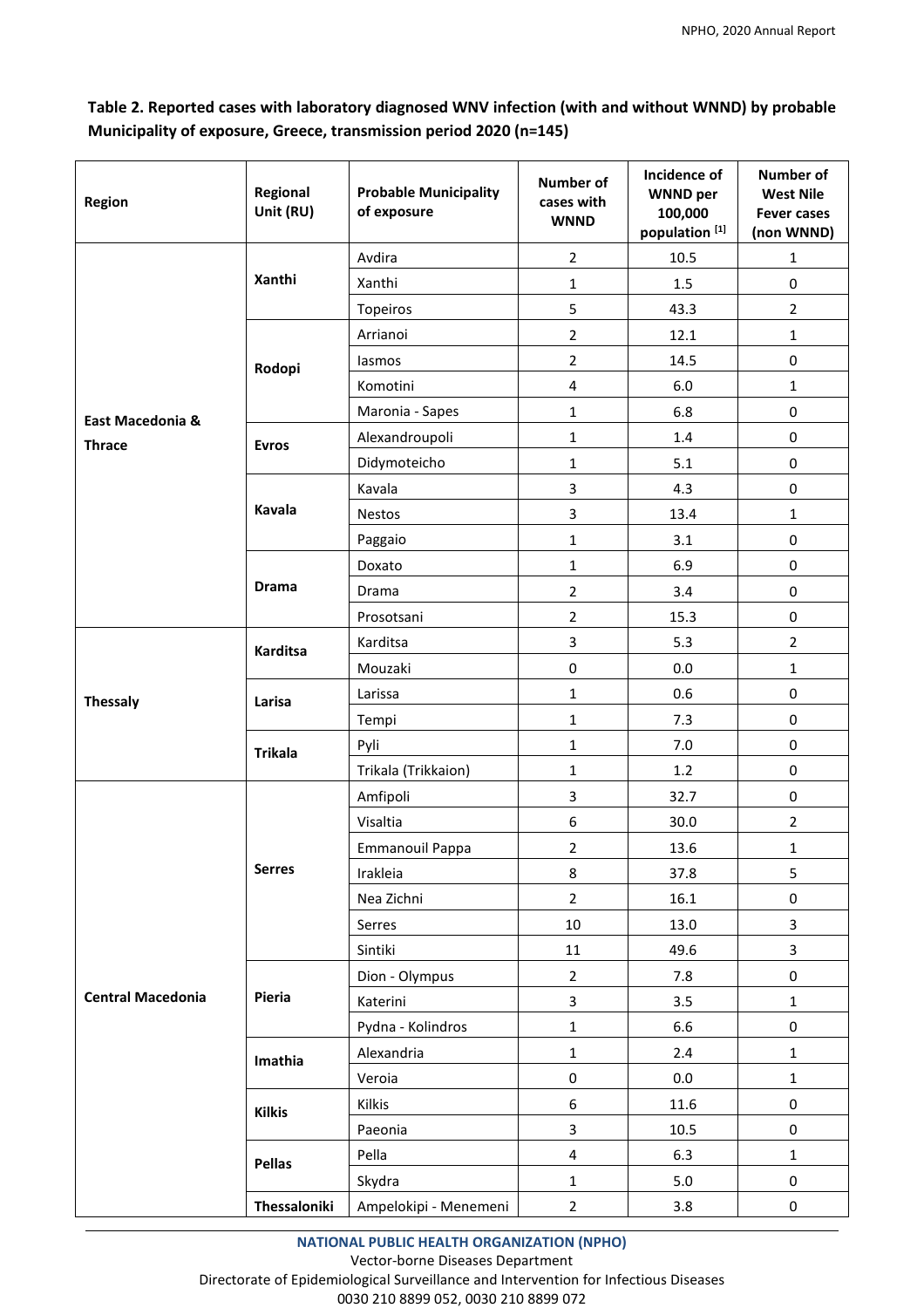|                                          |                    | Volvi               | $\overline{2}$ | 8.5  | 0              |
|------------------------------------------|--------------------|---------------------|----------------|------|----------------|
|                                          |                    | Thessaloniki        |                | 0.3  | 0              |
|                                          |                    | Kordelio - Evosmos  |                | 1.0  | $\Omega$       |
|                                          |                    | Paylos Melas        |                | 1.0  | $\Omega$       |
|                                          |                    | Pylaia - Chortiatis |                | 1.4  | 0              |
|                                          |                    | Chalkidona          |                | 3.0  | 0              |
|                                          | Chalkidiki         | Aristotle           | 2              | 10.9 | 0              |
|                                          |                    | Kassandra           |                | 6.0  | 0              |
|                                          |                    | Nea Propontida      | 1              | 2.7  | $\Omega$       |
| Attica                                   | <b>East Attica</b> | Marathon            | 2              | 6.0  | $\Omega$       |
| Undetermined - unknown place of exposure |                    |                     | 0              |      | 2 <sup>2</sup> |
| <b>Total Greece</b>                      |                    |                     | 116            | 1.1  | 29             |

1. Calculations based on 2011 census data (Hellenic Statistical Authority).

2. For two patients (without CNS manifestations) the probable place of exposure could not be determined; i) for one patient due to a complex travel history (to the Municipalities of Paggaio, Kavala RU and Aristotle, Chalkidiki RU), and ii) for one patient, diagnosed abroad, due to incomplete travel history information.

**Figure 2: Map showing the probable Regional Units of exposure of reported cases with laboratory diagnosed WNV infection, Greece, 2020 (n=143**[1]).



Map produced on: 2 Apr 2021. Administrative boundaries: ®EuroGeographics, ®UN-FAO

1. For two patients the probable place of exposure could not be determined.

In 2020, human WNV cases were recorded in Regional Units (NUTS3) with previously recorded human cases, in the Regions of East Macedonia & Thrace, Central Macedonia, Thessaly, and Attica (with higher incidence in the Regions of East Macedonia & Thrace and Central Macedonia).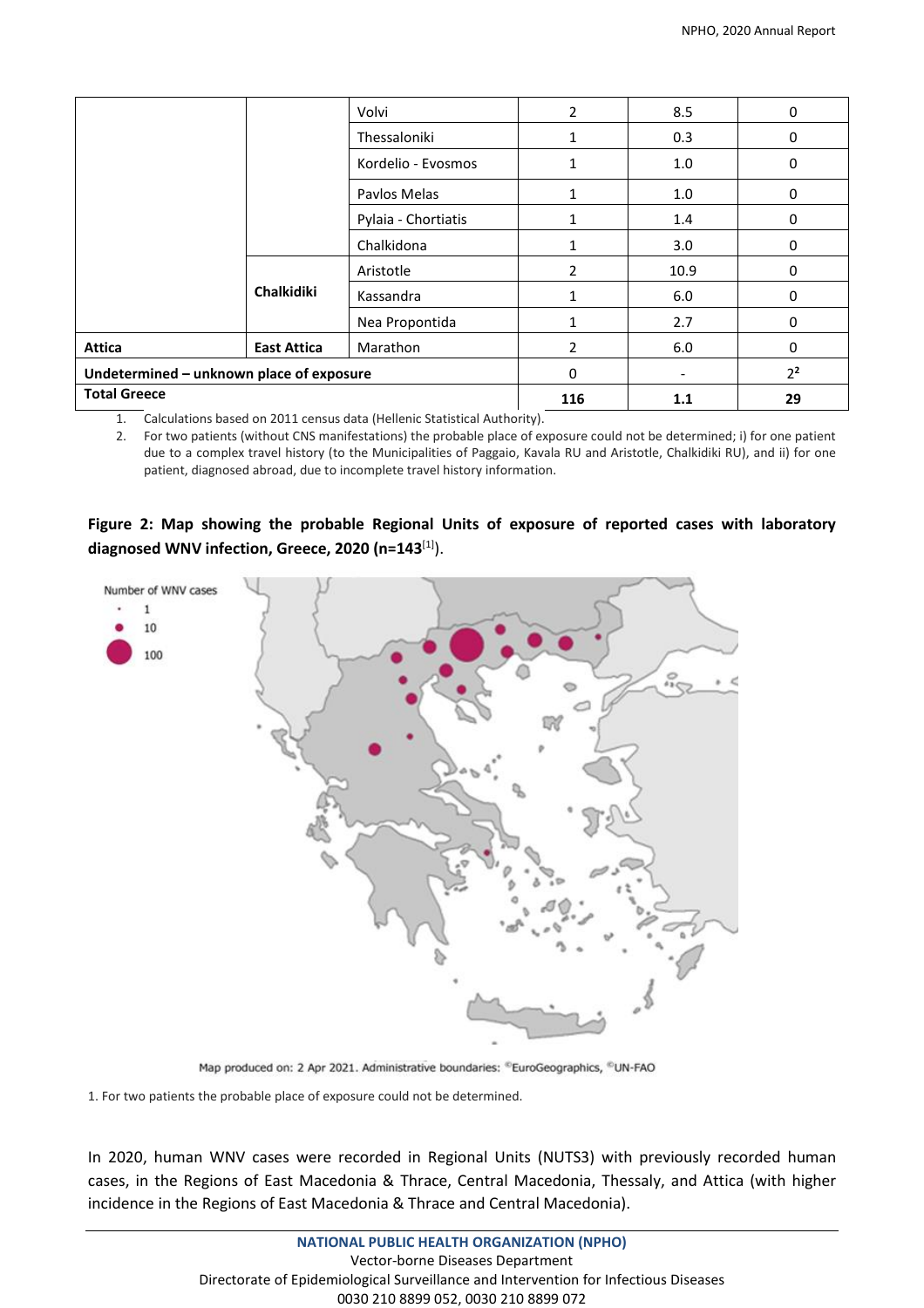The median age of WNND cases was 74 years (range: 20 - 94 years). Out of the 145 cases, 96 (66%) were male and 49 (34%) were female. Tables 3 and 4 show the number and incidence of cases per age-group and gender respectively.

| Age-group (years) | <b>Number of cases</b><br>$(n=145)$ | <b>Number of WNND cases</b><br>$(n=116)$ | <b>Incidence of WNND</b><br>(per 100,000 population) $*$ |
|-------------------|-------------------------------------|------------------------------------------|----------------------------------------------------------|
| $0 - 19$          | 0                                   | 0                                        | 0.0                                                      |
| 20-29             | 3                                   | 1                                        | 0.1                                                      |
| 30-39             | 8                                   | 1                                        | 0.1                                                      |
| 40-49             | 4                                   | 1                                        | 0.1                                                      |
| 50-59             | 14                                  | 11                                       | 0.8                                                      |
| 60-69             | 31                                  | 27                                       | 2.4                                                      |
| 70-79             | 40                                  | 34                                       | 3.3                                                      |
| $\geq 80$         | 45                                  | 41                                       | 7.0                                                      |

|  |  | Table 3. Number of cases (total and WNND), and WNND incidence per age-group, Greece, 2020 |  |  |
|--|--|-------------------------------------------------------------------------------------------|--|--|
|  |  |                                                                                           |  |  |

\*Calculations based on 2011 census data (Hellenic Statistical Authority).

#### **Table 4. Number of cases (total and WNND), and WNND incidence per gender, Greece, 2020**

| Gender | <b>Number of cases</b><br>$(n=145)$ | <b>Number of WNND cases</b><br>$(n=116)$ | Incidence of WNND<br>(per 100,000 population) $*$ |  |
|--------|-------------------------------------|------------------------------------------|---------------------------------------------------|--|
| Male   | 96                                  | 79                                       | $1.5\,$                                           |  |
| Female | 49                                  | 37                                       | 0.7                                               |  |

\*Calculations based on 2011 census data (Hellenic Statistical Authority).

Among the 116 WNND cases, 84 (72.5%) exhibited symptoms of encephalitis, 28 (24%) symptoms of meningoencephalitis and 4 (3.5%) cases symptoms of meningitis. One encephalitis case had also acute flaccid paralysis/ Guillain-Barré syndrome.

Regarding the clinical symptoms of the 116 WNNC cases, these included: fever (99%), malaise/fatigue (95%), sleepiness (88%), anorexia (87%), confusion/consciousness level deterioration (88%), dizziness (56%), chills (53%), headache (55%), tremor/extrapyramidal signs (42%), ataxia/ gait disorders (41%), myalgia/arthralgia (40%), vomiting (39%), diarrhoea (30%), nausea (19%), abdominal pain (18%), rash (16%), limb or cranial nerves paralysis (13%), vision deterioration (13%), retro-orbital pain (11%), numbness (10%), cardiovascular implications (4%). Among the WNND cases, 97 (84%) cases reported at least one underlying chronic disease.

Regarding the clinical symptoms of the symptomatic West Nile Fever cases (without CNS manifestations), these included: fever (92%), headache (85%), malaise/fatigue (77%), anorexia (68%), chills (54%), myalgia/arthralgia (39%), dizziness (38%), sleepiness (33%), rash (32%), nausea (23%), abdominal pain (20%), diarrhoea (15%), retro-orbital pain (13%), vomiting (8%), numbness (4%). Among the symptomatic cases without CNS manifestations, 60% reported at least one underlying chronic disease.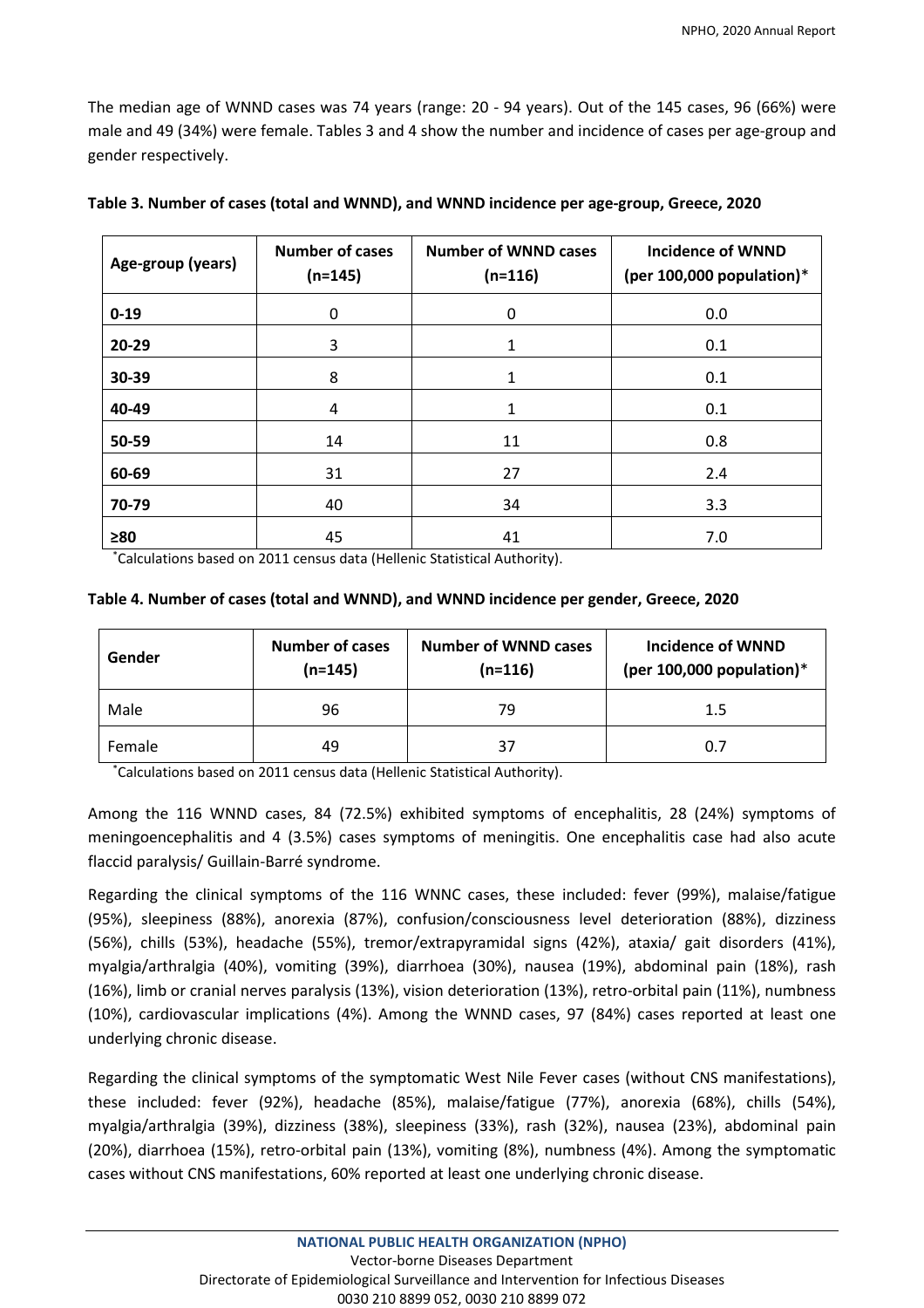#### **PUBLIC HEALTH MEASURES SUPPORTED BY THE NPHO, 2020**

In every mosquito circulation season, the Hellenic National Public Health Organization -in collaboration with other involved stakeholders- implements a series of preventive and response public health measures for the management of West Nile Virus infection, which include:

- I. **Enhanced surveillance for WNV disease in humans**:
- ‐ **Awareness raising of physicians** about the WNV infection: Testing for West Nile virus infection in suspected cases (such as cases with encephalitis, aseptic meningitis, acute flaccid paralysis, fever of undetermined etiology) is recommended. The NPHO provides guidelines for the recognition and diagnosis of WNV disease and the recommended laboratory investigation (mailings and website [www.eody.gov.gr\)](http://www.eody.gov.gr/). For the 2020 period, an informative letter was sent to all Health Units and Medical Associations of the country for vigilance regarding West Nile Virus, in early May 2020. In addition, following the recording of cases in an area, local Health Units were urgently informed.
- ‐ **Daily communication and information exchange with laboratories** conducting diagnostic testing for WNV (active laboratory-based surveillance).
- ‐ **Enhancing laboratory diagnosis** of suspected cases, by supporting the National Reference Laboratory and other specialised diagnostic laboratories.
- ‐ **Case investigation:** The Vector-borne Diseases Department of NPHO undertakes the investigation of every reported WNV case within 24 hours after diagnosis, in order to determine the probable place of exposure, the risk factors and the severity of the disease. Health status of hospitalized cases is daily updated.
- ‐ **Immediate update of stakeholders** on the diagnosed cases (Ministry of Health, Ministry of Rural Development and Food, Hellenic National Blood Transfusion Center, Regions/ Directorates of Public Health and Social Welfare, Municipalities).
- ‐ **Weekly surveillance reports on human WNV infection cases** (uploaded on the NPHO website).
- II. **Communication and health promotion activities for the public:** Informative material for the public regarding West Nile Virus infection and the recommended protective measures against mosquito bites is available in the NPHOs website [\(https://eody.gov.gr\)](https://eody.gov.gr/). In 2020, NPHO:
	- Published a Press Release (in 19th July 2020) regarding the diagnosis of the first two cases of West Nile Virus infection and the recommended prevention measures.
	- Updated informative leaflets for the protection against mosquito bites and for West Nile virus infection.
	- Sent -via email- the new informative material to regional and local authorities in mid June 2020.
	- Sent informative leaflets for the protection against mosquito bites to all Regions of Greece (to be distributed to the public).
	- In every affected Municipality, informative leaflets were urgently provided.
- III. **Coordination of an intersectional Working Group (WG) on the definition of affected areas by vector borne diseases.** This WG, under the MoH Committee for the Prevention and Management of Tropical Diseases, considered all available entomological and epidemiological data and decided on the characterization of affected areas assisting the implementation of blood safety measures. The list of affected areas was published on NPHOs website and updated regularly. These were used by the Hellenic National Blood Transfusion Center to issue guidance on blood safety. In addition, the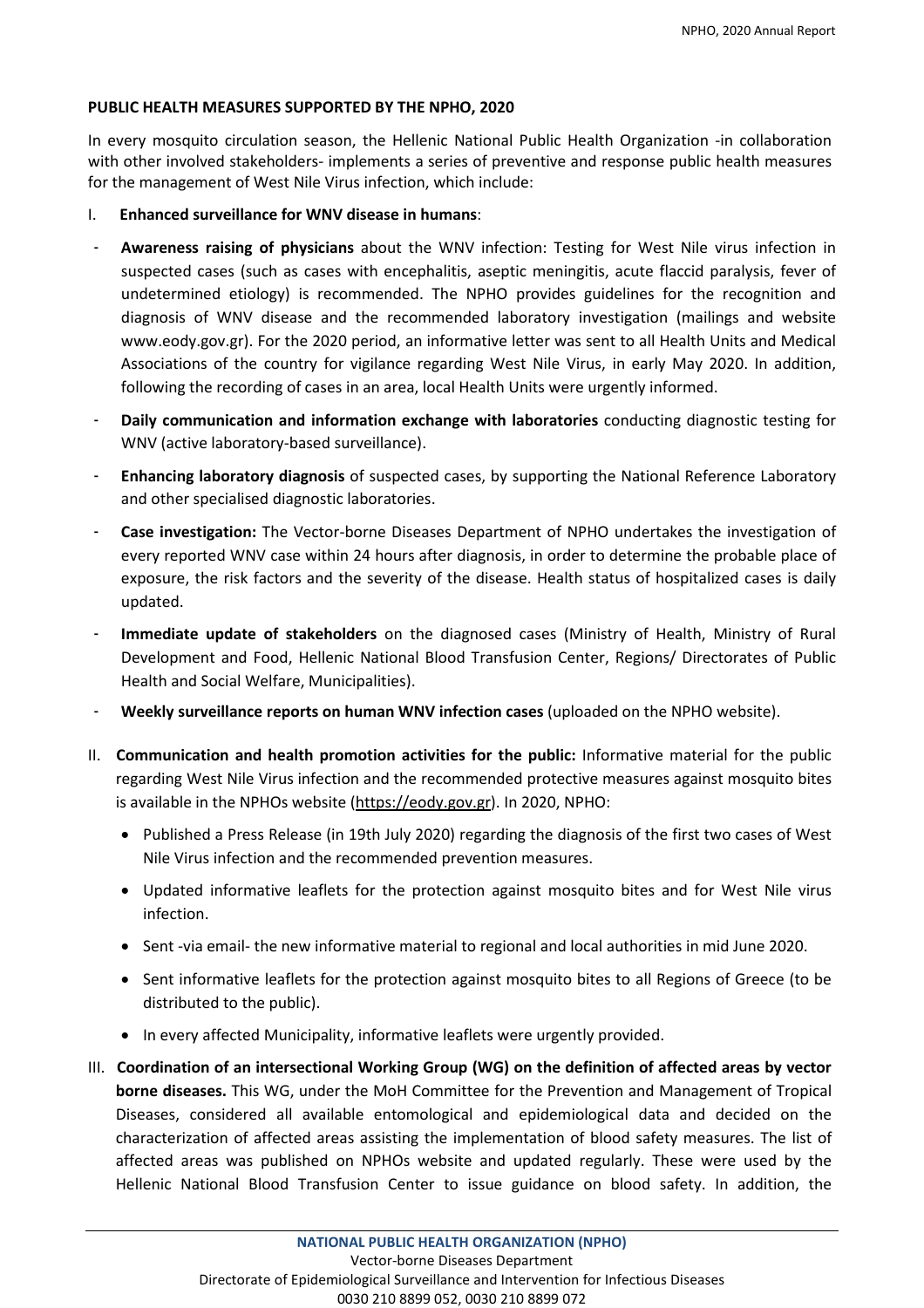Coordinating Haemovigilance Centre of NPHO issued guidance for the haemovigilance competent authorities.

- IV.Collaboration and exchange of information with the **Ministry of Rural Development and Food** regarding the West Nile virus infection in equids.
- V. **Vector surveillance and control activities:**
- **Raising awareness and guidance to Regional Authorities:** NPHO communicates regularly (workshops, meetings, letters) with all Regional Authorities in Greece recommending the timely planning, organization and implementation of integrated vector control programmes. In 2020, NPHO sent relevant awareness letters in mid-January 2020 (with a brief guide to the key steps to achieve timely implementation of the vector control program) and urgently informed local authorities of the recently affected areas regarding the recommended preventive and response measures (intensified mosquito control and raising awareness of the local population).
- **Entomological surveillance**: For the 2020 period, NPHO performed an active vector surveillance programme in various areas of the country and continued the effort to collect entomological data.
- **VI. Communication with international public health stakeholders:** Frequent communication and weekly information exchange with ECDC (real-time reporting of the diagnosed cases in TESSy).

#### **CONCLUSIONS**

West Nile virus infection cases are recorded -on an annual basis- in many countries worldwide, including many European countries. In 2010-2014 and 2017-2020, cases of West Nile virus infection were recorded in various areas of Greece also, while virus circulation has been recorded in almost all regions. The recurrence of WNV infection cases was considered likely and expected in the country, as well as in other European and neighboring countries (as in each transmission season).

In 2020, a total of 145 human cases of WNV infection were recorded in Greece, from early July to mid-October, in some Municipalities in the Regional Units (NUTS3 level) of Serres, Pieria, Pella, Imathia, Kilkis, Thessaloniki, Chalkidiki, Xanthi, Rodopi, Evros, Kavala, Drama, Karditsa, Larisa, Trikala and East Attica.

The occurrence of human cases in an almost annual basis during the last decade (2010-2014 and 2017- 2020) suggests that **WNV has been established in our country, as well as in other European and neighboring countries**; **its circulation and the occurrence of cases remain likely and expected in the following transmission periods**, in previously affected and in new areas.

In the EU Member States and EU neighboring countries, in transmission period 2020, human WNV infection cases were also recorded -besides Greece- in Spain, Italy, Germany, Romania, the Netherlands, Hungary, Bulgaria, and Israel (source: ECDC, [Epidemiological](https://www.ecdc.europa.eu/en/news-events/epidemiological-update-west-nile-virus-transmission-season-europe-2020) update: West Nile virus transmission season in Europe, [2020\)](https://www.ecdc.europa.eu/en/news-events/epidemiological-update-west-nile-virus-transmission-season-europe-2020).

Epidemiological surveillance of the disease, systematic and early implementation of mosquito control programs and personal protective measures against mosquito bites are considered the most appropriate measures to control WNV infection outbreaks.

Since the circulation of WNV and its geographical distribution (i.e., the areas with recording of human cases) during each period cannot be predicted, **personal protective measures against mosquitoes are encouraged, during the period of mosquito activity.** General information regarding personal protection measures against mosquitoes is available at: [https://eody.gov.gr/wp](https://eody.gov.gr/wp-content/uploads/2019/04/mosquito_brochure_2019.pdf)[content/uploads/2019/04/mosquito\\_brochure\\_2019.pdf](https://eody.gov.gr/wp-content/uploads/2019/04/mosquito_brochure_2019.pdf)